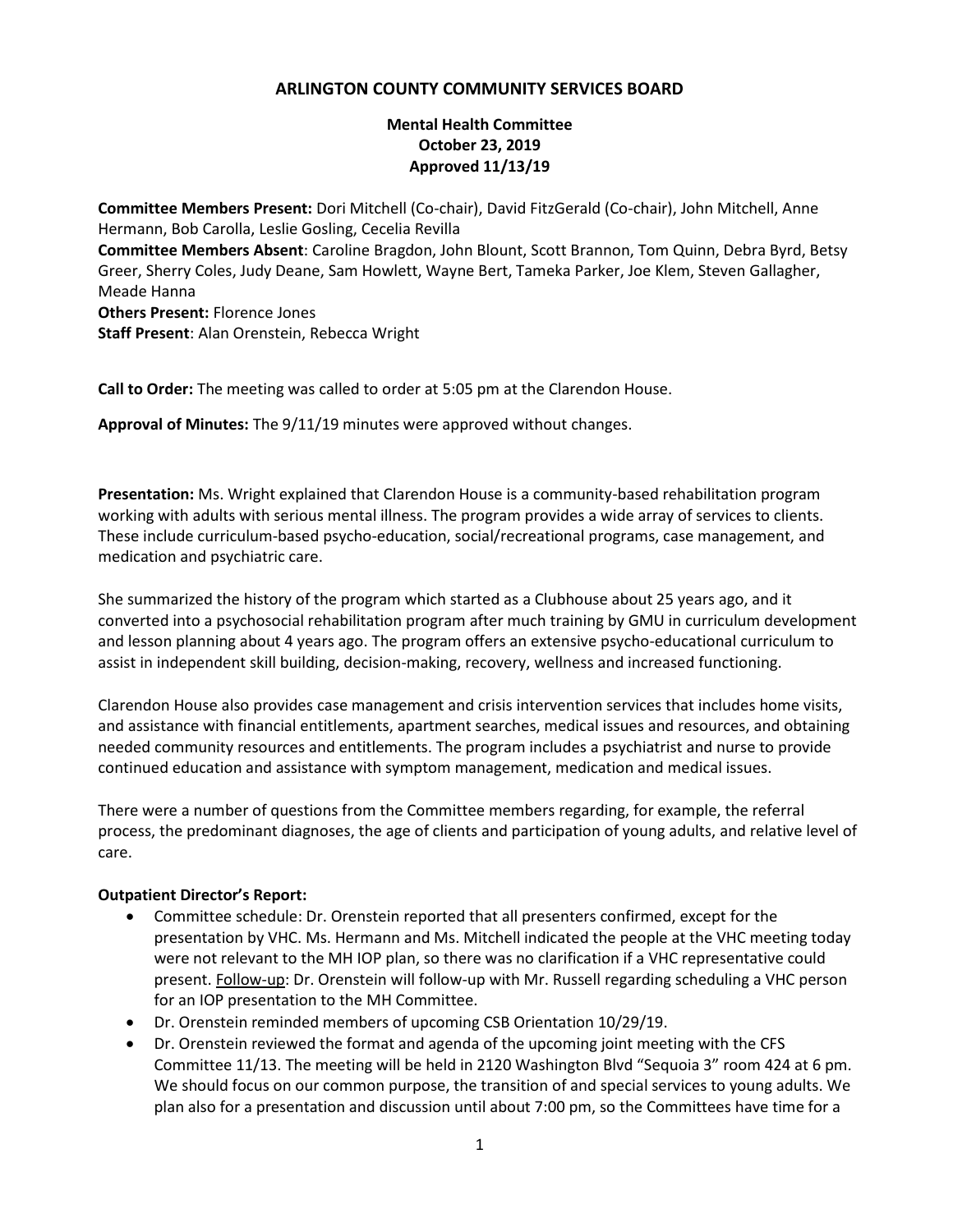business meeting after the joint meeting. Regarding content, Dr. Orenstein proposed that the CFS Committee briefly describe their services to aging-out young people, the referral and transition process to adult services from the CFS' point of view, and the number transitioned to adult services. The MH Committee Chairs indicated an interest in young adults from foster care and those with a dual diagnosis of autism. Regarding the young adult services, the MH Committee wanted to hear about First Step and Edge services and the numbers served; how the transition works from the adult services side; how housing and employment and education services are provided; and the connection to the jail diversion process. Follow-up: Dr. Orenstein will inform Ms. PremDas of MH Committee questions.

## **Co-Chairs' Report:**

Ms. Michell presented the following items:

- She requested feedback of website resources and how to proceed in implementing this. Since there are a number of resources compiled by Mr. Carolla, it was decided after discussion that for clarity and relevance, the referenced resources should include only major resources of interest to community users. There was discussion also of who was responsible for website design and maintenance that the Committee should work with. After discussion, it was decided that the chairs should connect with Ms. Warren about proceeding. Follow-up: Ms. Mitchell and Mr. FitzGerald will discuss with Ms. Warren the best way to proceed with website improvements.
- There was a meeting of the VHC architecture group regarding psychiatric services ward design. Completion of new building s at the site of the Edison buildings is not expected until as late as 2022.
- The Group Home RFP advertisement closes 10/31 and a submission review committee is being formed.

Mr. FitzGerald reported the following:

- There will be a Legislative forum 11/6. The main mental health issue to be addressed by the State Legislature is the need for more psychiatric beds, in his opinion, and he will be speaking to that to the members of the legislature. According to the Treatment Advocacy Center, Virginia is short 1,000 psychiatric crisis in-patient beds.
- Dr. Palmieri is working on the Emergency Services (ES) co-responder procedures, which may be a regional process.
- An interview panel for the CSE Bureau Chief has been formed and will include Ms. Mitchell with inputs from Mr. FitzGerald and others, and it will meet next week on 11/1 and the week after on 11/6.
- The judge and the public defender are working out differences regarding the MH docket. A revised MH Docket application is expected by the end of next week 10/31, and that application, containing an explicit path for pre-plea procedures, will be made available to the public and be part of another public meeting in November.
- It was noted in the MH Criminal Justice Review Committee that the Arlington Police are refusing to "criminalize" the behavior of patients in VHC when called to respond to problems on the ward.
- Mr. FitzGerald has been seeking ES policies and procedures and has discovered that there are few, and the ones that exist have not been updated in many years. Dr. Palmieri is working on creating new documentation with Alexis Mapes of ES and Mr. Russell, and the target for completion is the end of the month.
- Mr. FitzGerald noted that MOT law is hardly used as a clinical tool in Arlington and he is advocating for changes, such as expanding the maximum 90-day plan period to up to 180 days, and for addressing cases where patients cannot agree to a plan due to anosognosia (lack of insight).